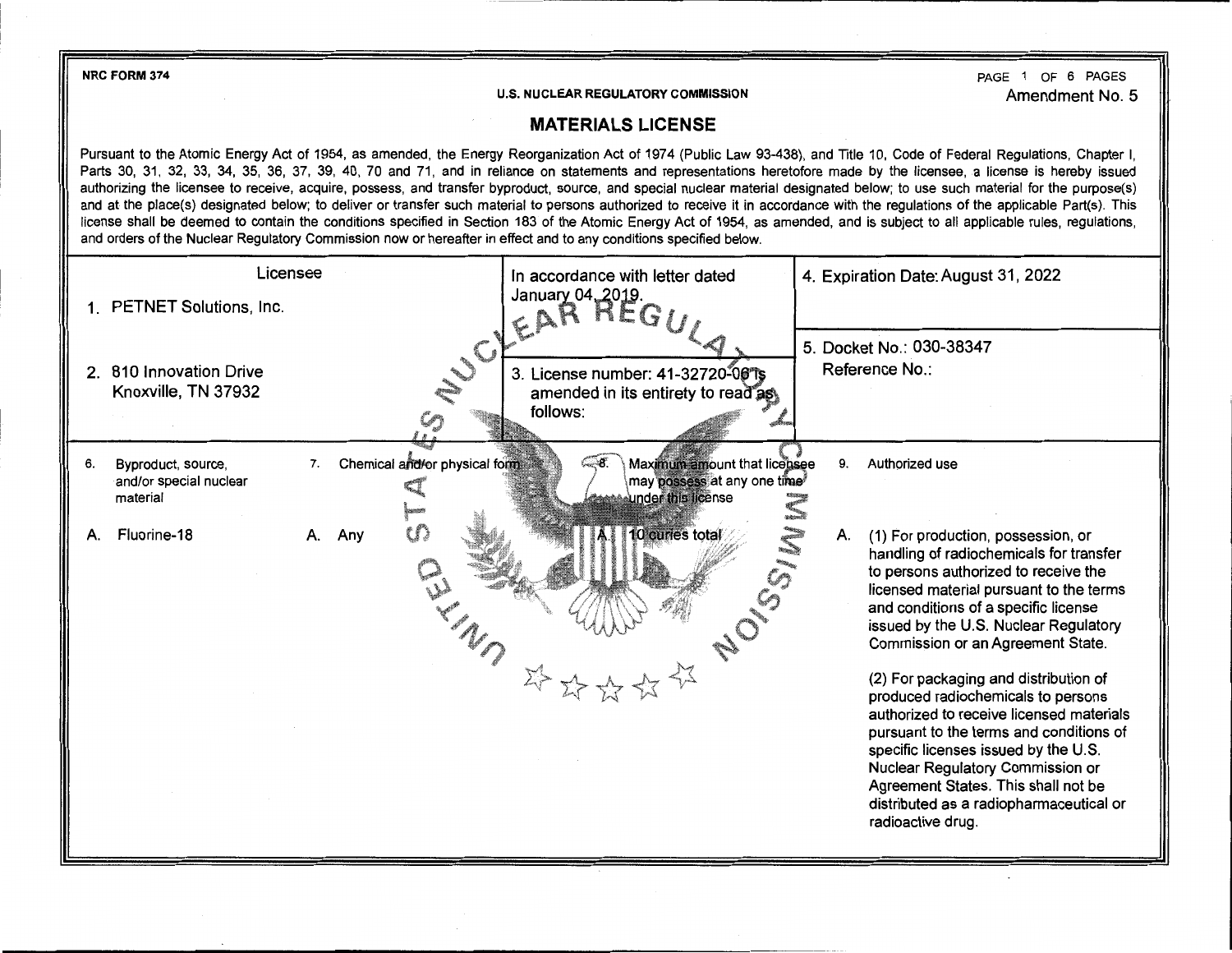|                                                        | <b>NRC FORM 374A</b><br><b>U.S. NUCLEAR REGULATORY COMMISSION</b><br>PAGE 2 OF 6 PAGES                                                        |              |                                                         |                                               |                                                  |                                                             |           |                                                                         |
|--------------------------------------------------------|-----------------------------------------------------------------------------------------------------------------------------------------------|--------------|---------------------------------------------------------|-----------------------------------------------|--------------------------------------------------|-------------------------------------------------------------|-----------|-------------------------------------------------------------------------|
| <b>MATERIALS LICENSE</b><br><b>SUPPLEMENTARY SHEET</b> |                                                                                                                                               |              | License Number<br>41-32720-06                           |                                               |                                                  | Docket or Reference Number<br>030-38347                     |           |                                                                         |
|                                                        |                                                                                                                                               |              | Amendment No. 5                                         |                                               |                                                  |                                                             |           |                                                                         |
|                                                        |                                                                                                                                               |              |                                                         |                                               |                                                  |                                                             |           |                                                                         |
| 6.                                                     | Byproduct, source,<br>and/or special nuclear<br>material                                                                                      | 7.           | Chemical and/or physical form                           | 8.                                            | <b>Inder this license</b>                        | Maximum amount that licensee<br>may possess at any one time | 9.        | Authorized use                                                          |
| В.                                                     | Carbon-11                                                                                                                                     | В.<br>Any    |                                                         | B.                                            | 2 curies total                                   |                                                             | <b>B.</b> | Same as Item 9.A.                                                       |
| C.                                                     | Nitrogen-13                                                                                                                                   | C.<br>Any    | JOLEAR                                                  | C.                                            | 2 curies total                                   |                                                             | C.        | Same as Item 9.A.                                                       |
| D.                                                     | Oxygen-15                                                                                                                                     | Any<br>D.    |                                                         | D.                                            | 3 curies total                                   |                                                             | D.        | Same as Item 9.A.                                                       |
| Е.                                                     | Hydrogen-3                                                                                                                                    | Liquid<br>Е. |                                                         | Ε.                                            | 5 millicuries total                              |                                                             | Ε.        | For possession and storage of<br>incidental to radionuclide production. |
| F.                                                     | Any byproduct material<br>between Atomic Numbers<br>3 and 83 with Exceptions                                                                  | F.           | Incidentally Activated Products                         | $\widehat{\widetilde{\gamma^*_{\mathbf{F}}}}$ | 250 millicuries total                            |                                                             | F.        | Same as Item 9.E.                                                       |
| G.                                                     | Zinc-65                                                                                                                                       | G.           | Incidentally Activated Products                         | G                                             | 300 millicuries total                            |                                                             | G.        | Same as Item 9.E.                                                       |
| Η.                                                     | Cesium-137                                                                                                                                    | Н.           | Sealed Sources (Eckert &<br>Ziegler, Model RV-137-2000) |                                               | H 250 microcuries per<br>source and 1 millicurie |                                                             | Н.        | Calibration and checking of the<br>licensee's instruments.              |
|                                                        |                                                                                                                                               |              |                                                         |                                               |                                                  |                                                             |           |                                                                         |
|                                                        |                                                                                                                                               |              |                                                         |                                               | CONDITIONS <sub>N</sub>                          |                                                             |           |                                                                         |
|                                                        | Licensed material shall be used or stored only at the licensee's facilities located at 3601 W 13 Mile Rd., Royal Oak, Michigan, 48073.<br>10. |              |                                                         |                                               |                                                  |                                                             |           |                                                                         |
|                                                        | 11. The Radiation Safety Officer (RSO) for this license is Wayne Melchior, Pharm.D.                                                           |              |                                                         |                                               |                                                  |                                                             |           |                                                                         |
|                                                        |                                                                                                                                               |              |                                                         |                                               |                                                  |                                                             |           |                                                                         |
|                                                        |                                                                                                                                               |              |                                                         |                                               |                                                  |                                                             |           |                                                                         |
|                                                        |                                                                                                                                               |              |                                                         |                                               |                                                  |                                                             |           |                                                                         |
|                                                        |                                                                                                                                               |              |                                                         |                                               |                                                  |                                                             |           |                                                                         |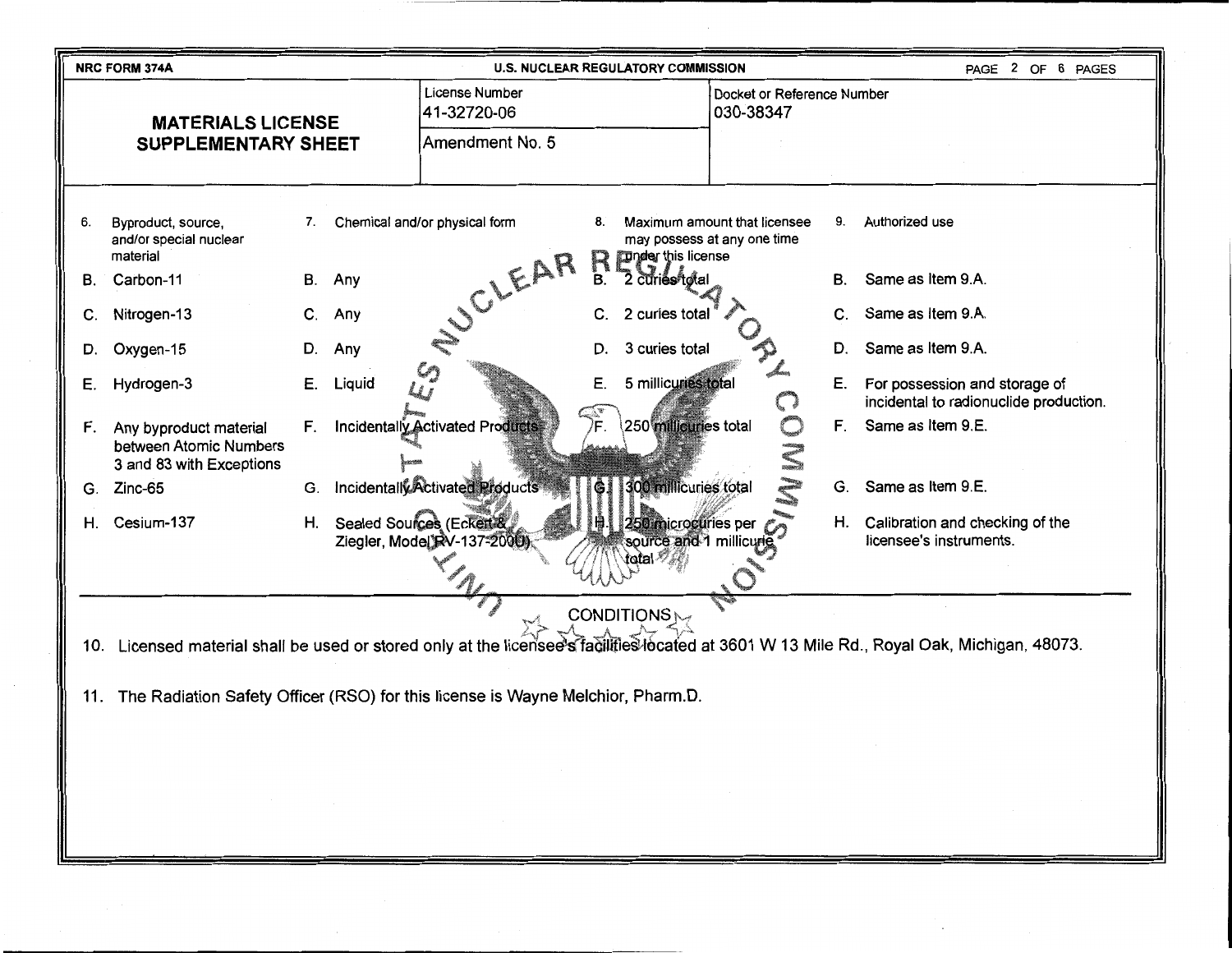| <b>NRC FORM 374A</b>                                                    |                                | <b>U.S. NUCLEAR REGULATORY COMMISSION</b> |  |  |  |  |  |  |
|-------------------------------------------------------------------------|--------------------------------|-------------------------------------------|--|--|--|--|--|--|
| <b>MATERIALS LICENSE</b>                                                | License Number<br>41-32720-06  | Docket or Reference Number<br>030-38347   |  |  |  |  |  |  |
| <b>SUPPLEMENTARY SHEET</b>                                              | Amendment No. 5                |                                           |  |  |  |  |  |  |
| 12.<br>Licensed material shall be used by, or under the supervision of: |                                |                                           |  |  |  |  |  |  |
| <b>Authorized Users</b>                                                 | $REG_{IJ}$<br>Material and Use |                                           |  |  |  |  |  |  |
| Helen Devereaux, R.Ph.                                                  | All                            |                                           |  |  |  |  |  |  |
| Lucas Fernandez                                                         | AU                             |                                           |  |  |  |  |  |  |
| Steven Kosakowski                                                       | ₹A¶                            |                                           |  |  |  |  |  |  |

Kelli Zauner, R.Ph. Alŀ 13. This license does not authorize commercial distribution of licensed material pursuant to 10.CFR 32.72 or 10 CFR 32.74, to persons

All

Wayne Melchior, Pharm.D.

Ram Sharma, Ph.D.

Tim Tuohy

- generally licensed pursuant to 10 CFR Pan 31 or equivalent regulations of any Agreement State, or to persons exempt from licensing pursuant to 10 CFR 30.14 through 10 CFR 30.21 inclusive, or equivalent regulations of any Agreement State.
- 14. A. Sealed sources shall be tested for leakage and/or contamination at intervals not to exceed the intervals specified in the certificate of registration issued by the U.S. Nuclear Regulatery Commission under 10 CFR32.210 or by an Agreement State. In the absence of a registration certificate, sealed sources shall be tested for leakage and/or contamination at intervals not to exceed six months, or at such other intervals as specified.
	- B. In the absence of a certificate from a transferor indicating that a leak test has been made within the intervals specified in the certificate of registration issued by the U.S. Nuclear Regulatory Commission under 10 CFR 32.210 or by an Agreement State, prior to the transfer, a sealed source received from another person shall not be put into use until tested and the test results received.
	- C. Sealed sources need not be tested if they are in storage and are not being used. However, when they are removed from storage for use or transferred to another person, and have not been tested within the required leak test interval, they shall be tested before use or transfer. No sealed source shall be stored for a period of more than 10 years without being tested for leakage and/or contamination.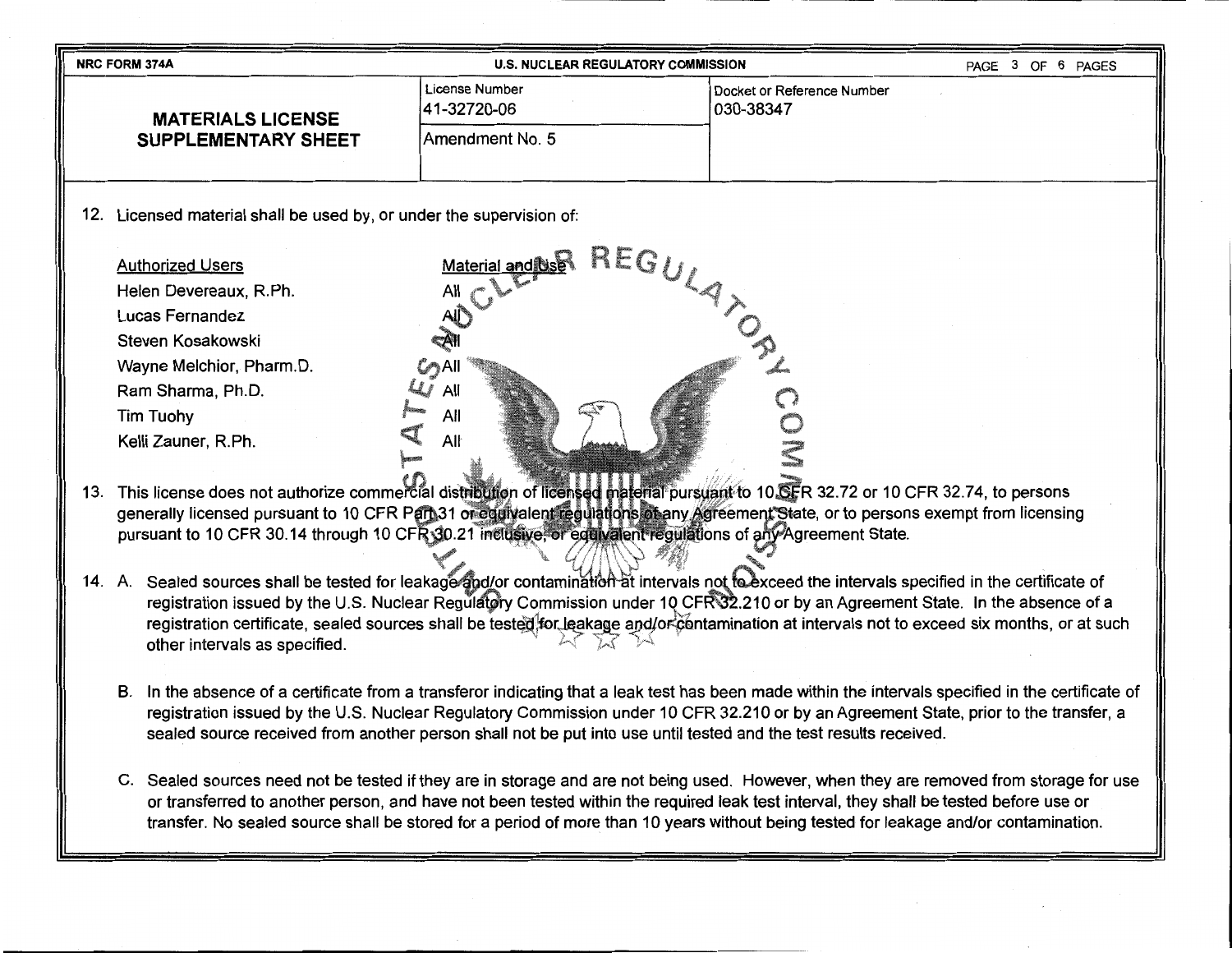| <b>NRC FORM 374A</b>       | <b>U.S. NUCLEAR REGULATORY COMMISSION</b> | 6 PAGES<br><b>PAGE</b><br>4 OF          |  |
|----------------------------|-------------------------------------------|-----------------------------------------|--|
| <b>MATERIALS LICENSE</b>   | License Number<br>41-32720-06             | Docket or Reference Number<br>030-38347 |  |
| <b>SUPPLEMENTARY SHEET</b> | lAmendment No. 5                          |                                         |  |
|                            |                                           |                                         |  |

- D. Sealed sources need not be tested if they contain only hydrogen-3; or they contain only a radioactive gas; or the half-life of the isotope is 30 days or less; or they contain not more than 100 microeuries of beta-and/or gamma-emitting material or not more than 10 microcuries of alpha-emitting material.
- E. The leak test shall be capable of detecting the presence of 185 becquerels (0.005 migrocuries) of radioactive material on the test sample. If the test reveals the presence of 185 becquerels (0.005 microcuries) or more of removable contamination, a report shall be filed with the U.S. Nuclear Regulatory Commission in accordance with 10 CFR 30.50( $\mathcal{O}(2)$ ), and the source shall be removed immediately from service and decontaminated, repaired, or disposed of in accordance with Commission regulations.
- F. Tests for leakage and/or contamination, including leak test sample collection and analysis, shall be performed by the licensee or other persons specifically licensed by the U.S. Nuo  $\mathfrak{g}_1$ State to perform such services.
- G. Records of leak test results shall be kept in units of become eigh (microcuries) and shall be maintained for three years.
- 15. Sealed sources containing licensed material shall not be opened on sources femoved from source holders by the licensee, except as specifically authorized.
- 16. The licensee shall conduct a physical inventory every six months, or at other intervals approved by the U.S. Nuclear Regulatory Commission, to account for all sealed sources and/or devices received and possessed under the license. Records of inventories shall be maintained for three years from the date of each inventory, and shall include the radionuclides, quantities, manufacturer's name and model numbers, and the date of the inventory.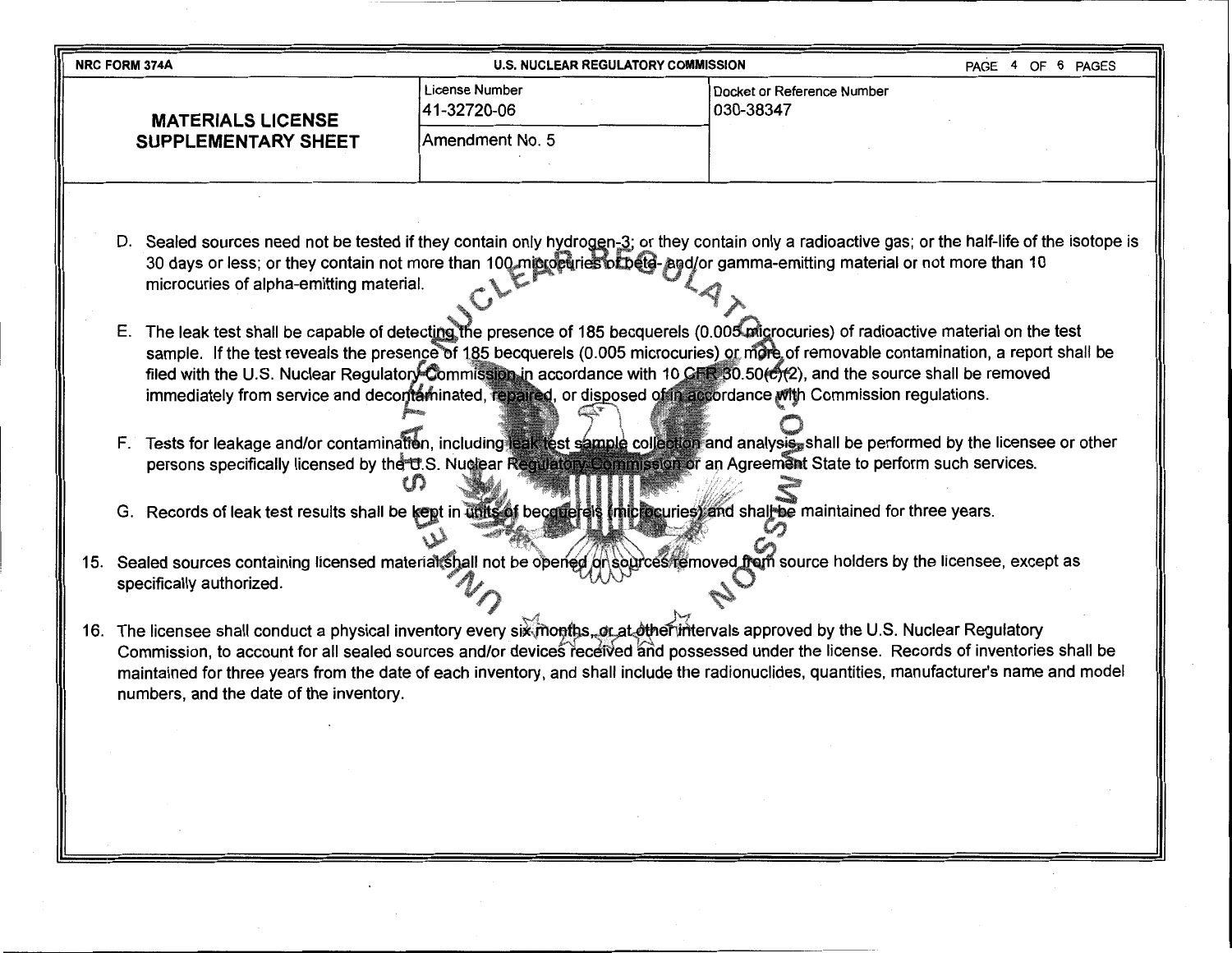|                            | <b>NRC FORM 374A</b>                                                                                                                            | <b>U.S. NUCLEAR REGULATORY COMMISSION</b> | 6 PAGES<br>PAGE 5 OF                       |  |  |  |  |  |
|----------------------------|-------------------------------------------------------------------------------------------------------------------------------------------------|-------------------------------------------|--------------------------------------------|--|--|--|--|--|
|                            | <b>MATERIALS LICENSE</b>                                                                                                                        | License Number<br>41-32720-06             | l Docket or Reference Number<br>1030-38347 |  |  |  |  |  |
| <b>SUPPLEMENTARY SHEET</b> |                                                                                                                                                 | IAmendment No. 5                          |                                            |  |  |  |  |  |
|                            |                                                                                                                                                 |                                           |                                            |  |  |  |  |  |
|                            | The licensee is authorized to hold radioactive material with a physical half-life of less than or equal to 120 days for decay-in-storage hefore |                                           |                                            |  |  |  |  |  |

17. The licensee is authorized to hold radioactive material with a physical half-life of less than or equal to 120 days for decay-in-storage before disposal in ordinary trash provided:

- A. Before disposal as ordinary trash, the waste shall be surveyed at the container surface with the appropriate survey instrument set on its most sensitive scale and with no interposed shielding to determine that its radioactivity cannot be distinguished from background. All radiation labels shall be removed or obliterated, except for radiation labels on materials that are within containers and that will be managed as biomedical waste after they have been released from the licensee. moved or obliterate<br>aste after they have
- B. A record of each such disposal permitted under this license condition shall be retained for three years. The record must include the date of disposal, the date on which the byproduct material was placed in storage, the radionyclides disposed, the survey instrument used, the or disposal, the date on which the byproduct material was placed in storage, the radionuesges disposed, the survey instrument used, t<br>background dose rate, the dose rate measured at the surface of each waste container, and the disposal.
- 18. The licensee shall provide acceptable decommissioning financial assurance (DFA) as required by 10 CFR Part 30, Section 30.35. The icensee shall submit DFA progress reports to the U.S. Nuclear Regulatory Commission, Region III, Attention: Chief, Nuclear Materials Licensing Branch, 2443 Warrenville Road, Suite 210, Lisle, Illinois 60532 to update the NRC on the status of their DFA. The licensee shall submit DFA progress reports every 30 days ūptil such time that DFA is)submitted to the NRC for review. If the NRC determines that the DFA is not acceptable, the licensee shall continue to superit DFA progress reports every 30 days until acceptable DFA is provided to the NRC.

学好好好好